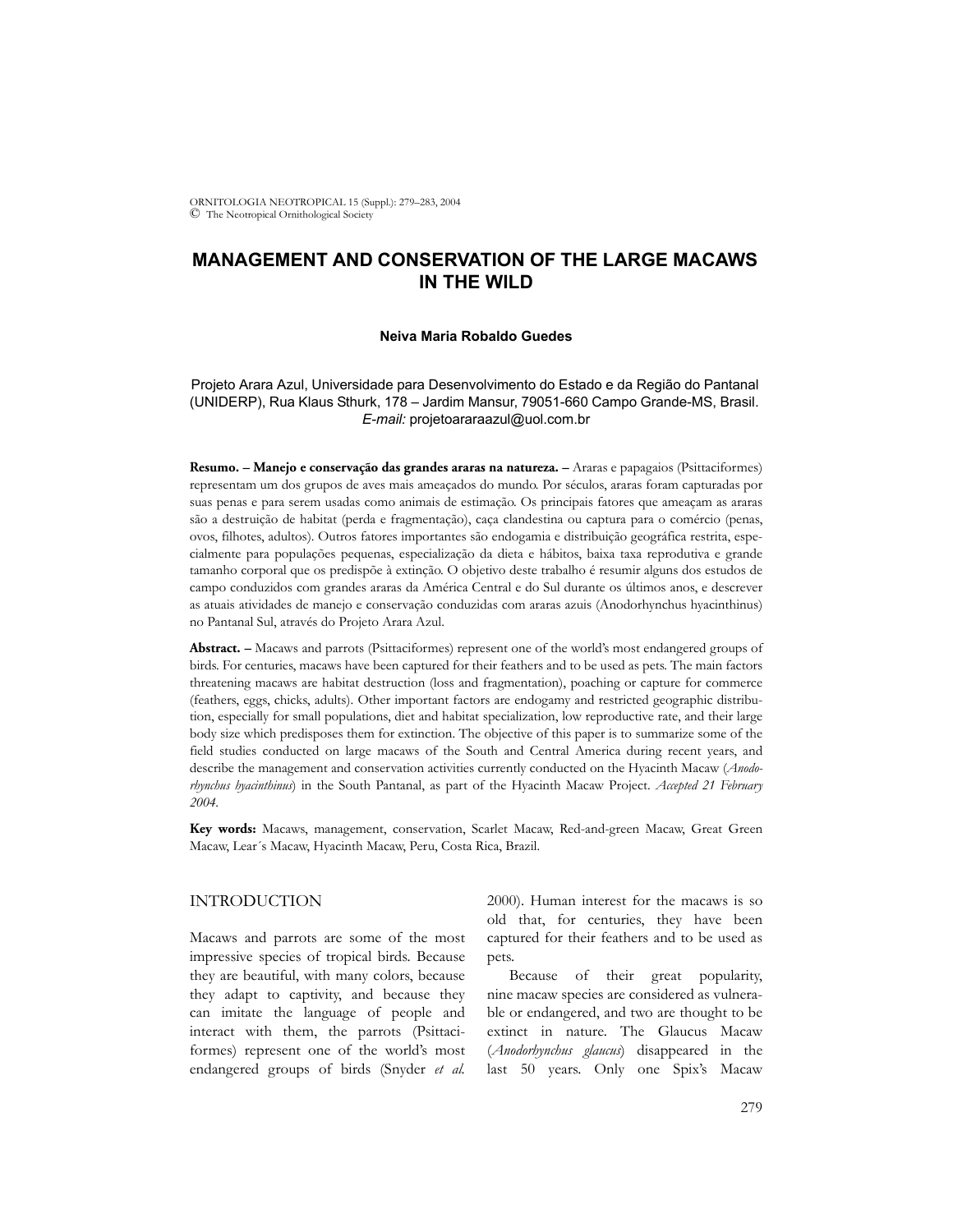#### ROBALDO GUEDES

(*Cyanopsitta spixii*) was known to be living in the wild until recently, but it disappeared in October 2000. However, some 60 individuals are still living in captivity around the world.

The main factors threatening macaws are habitat destruction (loss and fragmentation), poaching or capture for commerce (eggs, chicks, adults) and collection of feathers (Collar & Juniper 1992, Guedes & Harper 1995, Snyder *et al.* 2000). Other important factors are endogamy and restricted geographic distribution, especially for small populations, diet and habitat specialization, low reproductive rate, and their large body size which, according to Galetti *et al*. (2002), predisposes them for extinction.

One of the goals of conservation biology is to maintain viable populations in their natural environment. There is lack of knowledge about the basic biology of many parrot species, mainly because their nests are hard to find, and the species are not easy to be monitored and studied at the nests. There is a lack of trained people and resources are limited. According to Beissinger & Snyder (1992), many of the basic questions to be answered about behavior, life history and ecology are fundamental in the ecological theory and conservation. On the other hand, for the above-mentioned reasons, macaws can be considered "flagship" species for promoting the conservation, not only of one species, but of the environment as a whole.

My objective is to summarize some of the field studies conducted on large macaws of the South and Central America during recent years. I also want to describe the management and conservation activities currently conducted on the Hyacinth Macaw (*Anodorhynchus hyacinthinus*) in the South Pantanal, as part of the Hyacinth Macaw Project of Universidade para Desenvolvimento do Estado e da Região do Pantanal (UNIDERP).

### RESULTS

*Costa Rica.* According to Hilburn & Higgins (2000), in 1998, the Nature Restoration Foundation (NRF) acquired a property and built facilities for a conservation project on the Scarlet Macaw (*Ara macao*) having as a goal the reintroduction of birds raised in captivity, confiscated or donated, aiming at the establishment of a third population in the country. The liberation center is located in southwestern Costa Rica. The specific objectives are 1) to increase the Scarlet Macaw survival, 2) to develop a pre- and post-release protocol, 3) to encourage ecotourism, and 4) to promote environmental awareness. This is an example of reintroduction program. In 1999, 18 individuals were released. Most were monitored with a radio-transmitters and 12 survived. Another project was developed with the Scarlet Macaw in Costa Rica by Marineros & Vaughan (1995) in the Carara Biological Reserve. They studied reproductive biology, developed artificial nests, and evaluated the impact of ecotourism. Besides success with the use of artificial nests, they succeeded in having local people involved in the conservation of the species.

In Costa Rica, there is also a project conducted by the Tropical Science Center on the conservation of the Great Green Macaw (*Ara ambígua*). According to Arias *et al.* (2002), the project began in 1994 with the objective of studying the natural history of the Great Green Macaw to generate information that can be applied to the protection of the species. In 9 years, much was learned about ecology reproduction, primary food resources, habitat, and distribution, including migration. As a consequence, in 2002, the Biological Corridor San Juan-La Selva, an area of 60 thousand ha, was implemented to protect the nesting places and migration flyway of the Great Green Macaw in Costa Rica, as far as the Nicaragua border, where the species is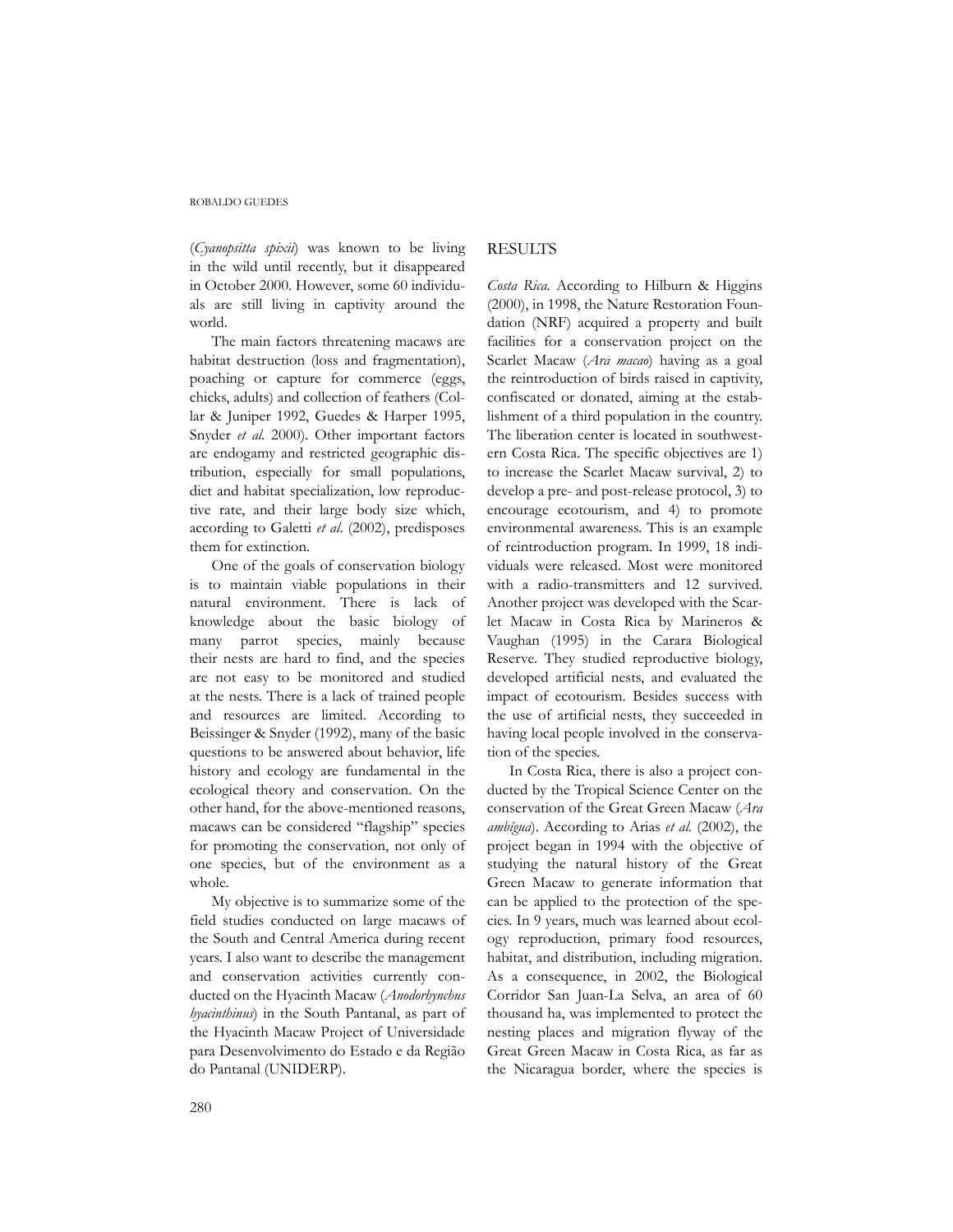also found. The researchers verified an increase of the breeding population and monitored the post-nesting migratory movement with the use of radio-transmitters. In addition, the research group dedicated hard work convincing the legislators to promulgate laws for the protection of the habitat and nesting sites of the species.

*Peru.* In Peru, studies were conducted ) in the Manu Biosphere Reserve and Tambopata-Candamo Reserved Zone with three large macaws, the Blue-and-yellow Macaw (*Ara ararauna*), the Scarlet Macaw, and the Red-andgreen Macaw (*Ara chloroptera*), with the objective of evaluating and increasing reproductive successes (Nycander *et al.* 1995). More recently, similar studies were carried out in the Tambopata Research Center and the Amazonas Lodge (Brightsmith, 2000). The objectives of these studies were to develop techniques for increasing the reproductive success and helping other more endangered species. The survival and reproduction of hand-fed macaws reintroduced during 1992–1995 in the Tampobata Research Center have been evaluated; the structure of nests that can be used by macaws has been designed and tested; the seasonal and annual variation in the use of clay licks by macaws, and the impact of ecotourism, have been evaluated.

*Brazil.* In Brazil, studies dealing with the conservation of the Lear´s Macaw (*Anodorhynchus leari*) have been carried out by the Brazilian Government through CEMAVE (Centro Nacional de Pesquisa para Conservação de Aves Silvestres). The general objective of the project was to ensure the conservation of the species which occurs exclusively in the Raso da Catarina region, in northwestern Bahia, and guarantee the establishment of a viable wild population (Nascimento pers. com.). The current population, estimated to 280 individuals, feeds basically on licuri coconuts (*Syagrus* *coronata*). The food shortage is one of the main threats to the survival of Lear´s Macaws. In 2002, a research station was built in Jeremoabo-BA for the development of environmental education activities to restrain hunting and illegal capture and protect the species. Other activities to be developed for the conservation of Lear's Macaws include nest monitoring, studies of reproductive biology, periodical counts, and habitat management to ensure the long, medium and short term food supplies for the species, and continuity in the protection of its habitat.

Finally, an ongoing research that started in 1990 is devoted to the breeding biology of Hyacinth Macaws. This project turned out to be a model for the management and conservation, not only of Hyacinth Macaws, but also of other parrots (Guedes 1993). It has for objective to promote the long and medium term conservation of the species, and the awareness in the general public of the conservation of Pantanal's biodiversity. The studies conducted in the South Pantanal helped to clarify many ecological questions regarding feeding, reproduction (Guedes 2002, Guedes & Toledo in prep.), competition, habitat, survival and chick mortality (Seixas *et al.* 2002), behavior (Schneider & Guedes in prep.), nests (about 345 natural nests), predation, sickness (Raso in prep.), movement and threats that were reducing the wild population. Taking into account the results of these studies, artificial nests (about 180) were installed and cavity management (about 80 per year) has started. From 2000, with the approval of the Committee for Hyacinth Macaw Conservation, coordinated by IBAMA (Instituto Brasileiro do Meio Ambiente e dos Recursos Naturais Renováveis), the management of eggs (artificial incubation) and chicks (feeding only in the first days, reintroduction or translocation) started to increase the reproductive population and the number of chicks that survive and fledge every year. Today, it is possible to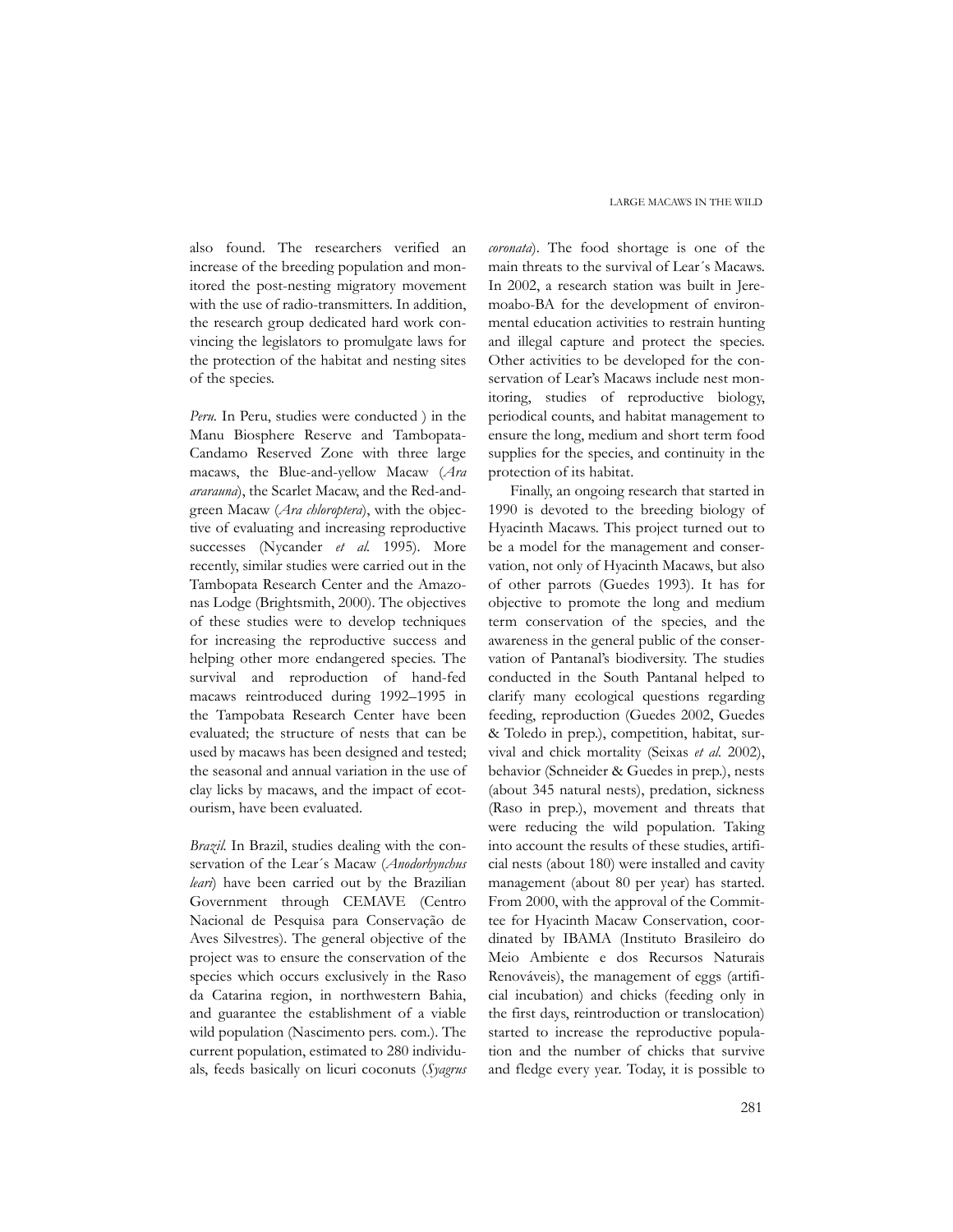#### ROBALDO GUEDES

say that the Hyacinth Macaw is one of the best known parrots in the wild. The data collected and the analysis of the results generated several publications, masters and doctoral theses, covering biology, genetics, veterinary and communication subjects. The involvement of local inhabitants was sought from the beginning and they acted as project collaborators. As a result, the Hyacinth Macaw population more than doubled in the South Pantanal region and started to expand to other areas (estimate of 6500 individuals in the wild). Ornithologists and naturalists of other places have been trained and received information from the Hyacinth Macaw Project/UNIDERP to implement research in other regions such as Mato Grosso (1998) and Bolivia (2003). Besides that, ecotourism activities (9 of the 45 farms monitored by the project are hotels or lodges) were promoted, as well as incentives for the confection of hand-made items and the appreciation of local customs and culture, so that local inhabitants feel proud and get involved in the conservation of the environment where they live, with the macaws.

### **CONCLUSION**

Some studies of the management and conservation are being done with the large macaws in nature but there is still a lot to be done, especially with some more critical species and with reduced populations, like the Redfronted (*Ara rubrogenys*) and Blue-throated (*Ara glaucogularis*) macaws in Bolivia. Most work that is being done is successful, especially because the projects are long-term, and because they seek the involvement of local people. The researchers are persistent and dedicated and work hard to achieve their goals. What is lacking is more people in the field, because there is still much to be done.

### ACKNOWLEDGMENTS

I thank Dr. Leo Joseph and Dr. Cristina Miyaki to participate in the symposium on the conservation of Neotropical parrots on the occasion of the VII Neotropical Ornithological Congress held in Chile. I am also indebted to Professors Pedro Chaves and Therezinha dos Santos Sanways, and Bernadete Lange, for their constant support in all my research activities. Projeto Arara Azul was sponsored and supported by Pantanal Forever Program (WWF-Brazil), Toyota Brazil, Brasil Telecom, Vanzim Escarpments, R.E. Caiman (Roberto Klabin), and IBAMA (Proc. Aut. N. 02001.003045/00-25), without which the project would not have been possible. Finally, I thank the Pantanal Lodges owners and all the volunteers who worked for the project, like Marcos Cardoso, Vanessa Bernardo, Flávia Vargas, Patrícia Faria, Douglas Kajiwara, Rodrigo F. Lott, Felipe Albertani, Zadyr Márcio Rikino, Andy and Kim, Carlos Cezar Corrêa, Joilson Barros, Andréa Carvalho and specially Eliza, Cecília, Rabelo, Mamy, Sophia and Joacilei, and my husband and official project artist, who with his wonderful paintings, greatly collaborated for the nature conservation.

### REFERENCES

- Arias, M. G., O, Chassot, & U. A. Zelaya. 2002. Proyecto de investigación y conservación de la Lapa Verde – Corredor Biológico San Juan-La Selva. Informe no publicado, Centro Científico Tropical, San José, Costa Rica.
- Beissinger, S. R., & F. R. Snyder. 1992. Introduction. Pp. xi–xv *in* Beissinger, S. R., & F. R. Snyder (eds.). New parrots in crisis: solutions from conservation biology. Smithsonian Institution Press, Washington, D.C.
- Brightsmith, D. 2000. Macaw reproduction and management in Tambopata, Peru II: Nest box design and use. Http://www.perunature.com/ doanload.asp